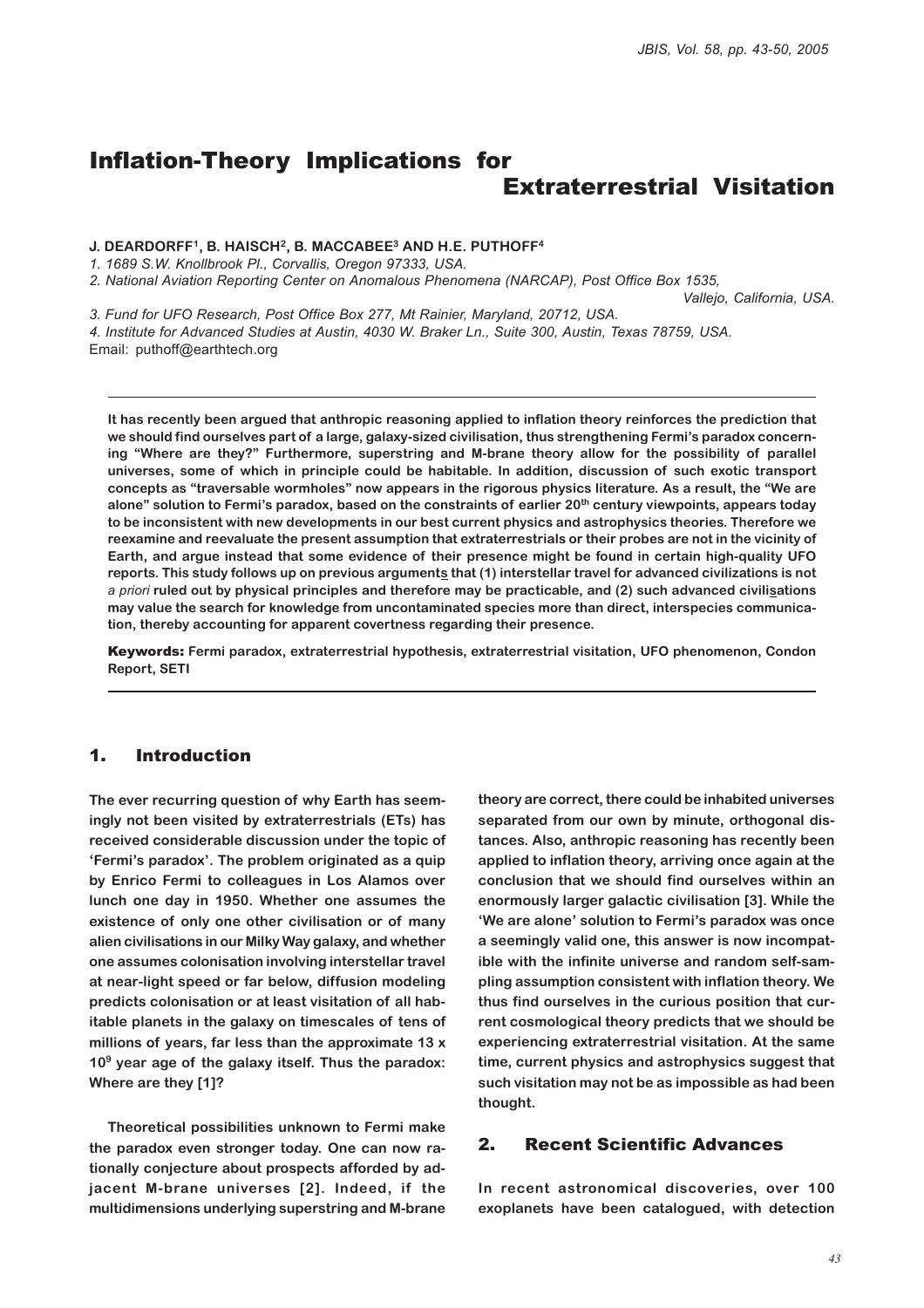**sensitivity now increased to the point where, in one instance, a Jupiter-sized planet was deduced to be in a Jupiter-like orbit around a Sol-like star [4]. In the field of exobiology, much recent activity suggests that some of the building blocks for life may originate in space as well as be transported by meteorites [5- 6]. The possibility of widespread panspermia has received new impetus [7-8]. These findings and studies make plausible the hypothesis that there is intelligent life elsewhere in the universe. This is, of course, the fundamental assumption made by the proponents of SETI, the Search for Extraterrestrial Intelligence using microwave or optical means of detection.**

**The extraterrestrial hypothesis (ETH), that intelligent life from 'elsewhere' in the universe could be visiting Earth, has become less implausible through suggestions that the velocity-of-light constraint— 'they can't get here from there'—is not as restricting as had been assumed previously. This restriction has its origin in the special theory of relativity, which we do not question. However, within the context of general relativity (GR) there are three approaches which may permit legitimately bypassing this limit, given sufficiently advanced (perhaps by millions of years!) knowledge of physics and technology.**

**One approach popularised by Thorne and Sagan concerns the possibility of wormholes, or cosmic subways, a form of shortcut through the space-time metric [9]. Using the standard GR as a basis, certain mathematical requirements for traversable wormholes have been derived and published in the scientific literature and it appears that there is the possibility of engineering a wormhole metric, at least in principle [10].**

**A second more recent approach published in the GR literature has been dubbed the 'Alcubierre Warp Drive' [11-12]. Unlike the speed of light limit through space, there is no limit to the speed at which space itself might stretch. Faster than light (FTL) relative motion is part of inflation theory, and presumably the universe beyond the Hubble distance is receding from us faster than** *c***. It was shown that a spaceship contained in a volume of Minkowski space could in principle make use of FTL expansion of space-time behind and a similar contraction in front, with the inconvenience of time dilation and untoward accelerations being overcome. A related approach involves constructing a 'Krasnikov tube' [13] to connect spatially remote locales. Of course so-called** *exotic matter* **would be required for either case.**

**If GR itself were to be reinterpreted in terms of a polarisable vacuum as first proposed by Dicke [14],**

**this would open the possibility of a different type of metric engineering in which the dielectric properties of the vacuum might be altered in such a way as to raise the local propagation velocity of light. In effect one would be creating a local index of refraction of less than unity [15].**

**Finally, there is the conjectured possibility of making use of the additional dimensionalities of M-brane and superstring theory to transfer into adjacent universes where the speed of light limit may be quite different and reentering our universe at the desired location. This is by far the most speculative possibility.**

**Clearly when it comes to engineering warp drive or wormhole solutions, seemingly insurmountable obstacles emerge, such as unattainable energy requirements [16] or the need for exotic matter [17]. Thus, if success is to be achieved, it must rest on some yet unforeseen breakthrough about which we can only speculate, such as a technology to cohere otherwise random vacuum fluctuations [18]. Nonetheless, the possibility of reduced-time interstellar travel by advanced extraterrestrial (ET) civilisations is not, as naive consideration might hold, fundamentally ruled out by presently known physical principles. ET knowledge of the physical universe may comprise new principles which allow some form of FTL travel. This possibility is to be taken seriously, since the average age of suitable stars within the 'galactic habitable zone', in which the Earth also resides, is found to be about 109 years older than the sun [19] suggesting the possibility of civilizations extremely advanced beyond our own.**

**There are further reasons why the 'We are alone' solution to Fermi's paradox should perhaps be set aside in favor of the ETH. A previously preferred solution, that biogenesis is an exceedingly rare event in conjunction with both panspermia and interstellar travel being inoperative [1], is now scarcely tenable in light of the cosmological considerations already discussed. The ETH appears to be the most viable remaining solution, where 'ET' is taken in a general non-Earthly sense that could include extra-dimensional realms, as in M-brane and superstring theory. Given the highly advanced ET science and technology to be expected in considerably older civilisations, coupled with the many observational reports since WWII of highly advanced technology seemingly operating at will within Earth's skies, it is only logical to search for evidence of ET visitations in at least a fraction of the ongoing, unexplainable reports popularly referred to as 'UFO sightings.' Reluctance to do so could result in our failure to realize**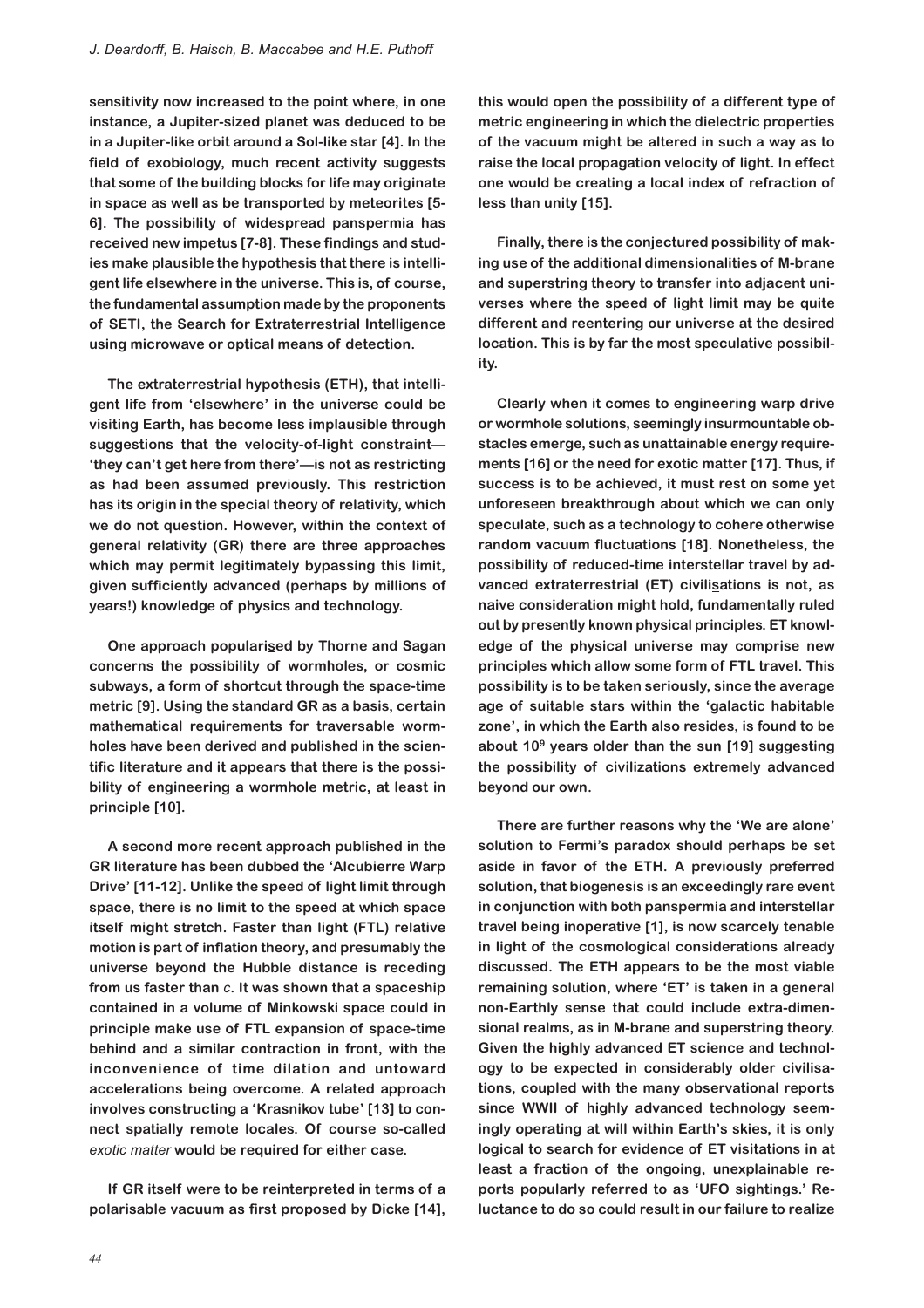**that observations of 'genuine' ET visitations have been occurring. This approach, which we follow here, explores the likelihood that 'we actually do belong to a large civilisation but are unaware of that fact' [3].**

# 3. U.S. Air Force Response (1947-1969)

**Reports of unknown objects in the skies, appearing as some sort of flying craft and exhibiting extraordinary manoeuvres, first became known to the general public in 1947. The first publicised sighting occurred on June 24 of that year, after which there were many hundreds of sightings during the following months. The phenomenon has been continuing ever since [20-24].**

**At first the U.S. Air Force collected the sighting reports for analysis in its operation Project Sign (1948-1949). This was succeeded by Project Grudge (1949-1952) and then Project Blue Book (1952-1969) [20,25]. Some 20% of Project Blue Book's sightings from 1953-1965 were left unexplained, if their 'insufficient data' category is included [22]. The Battelle Memorial Institute (BMI; Columbus, Ohio) discovered, in their study of 3,201 reports from 1947 through 1952, that the percentage of unknowns (unexplainable sightings)** *increased* **with increasing quality of the sighting information and reliability of the observers [21]. A surprisingly high percentage, 30%, of the civilian sightings, and an even more surprising 38%, of the military sightings rated as excellent in quality were listed as unknown. On the other hand, only about 15% of the civilian and 20% of the military sightings rated as poor were unknown. The increase in the percentage of unknowns with increasing quality of the report is an unexpected result if sightings were all explainable as mistakes (failure to correctly identify the sighted phenomenon) by either the observer(s) or the scientists who analysed the sightings. In this collection of 3,201 sightings none were listed as hoaxes and only 1.5% were listed as caused by psychological effects. This result discovered during the several year long BMI study refutes the claim, made in the Condon Report [22], that UFO reports are from 'less well informed individuals,' who are 'not necessarily reliable.' It is worthy of note that Condon had access to the results of the BMI study but there is no reference to it in the Condon Report.**

**Project Blue Book culminated in 1969 with the government sponsored Condon Report [22]. In the opening section of the Report its director concluded that, after years of investigation, the U.S. Air Force had found nothing truly new—nothing that supported claims of new physics or the ETH—and that contin-** **ued investigation probably would not find anything truly new in the future. The Report recommended that the Air Force end its investigation project, which it did in late 1969.**

# 4. The Condon Report (1968)

**In the late 1960's, the U.S. Air Force issued a contract to the University of Colorado to carry out a scientific study of evidence concerning the UFO phenomenon. The director of the project was Prof. Edward U. Condon, a distinguished and influential physicist who made no secret of his opinion even at the outset that no substantive evidence for extraterrestrial visitation was liable to result. The study was relatively brief (2 years) and had a notably low budget (app. \$500K) for a serious scientific study. When the Condon Report was released in 1968, the American scientific community accepted its apparently negative conclusion concerning evidence for extraterrestrial visitation in a generally uncritical way, and to some extent even an enthusiastic way since it offered an end to a troublesome situation. An endorsement of the Report by the National Academy of Sciences took place following an unusually rapid review and the Air Force quickly used the Report as a justification to terminate any further public involvement with the topic.**

**The negative conclusion of the Report is more apparent than real however, since there is a substantial discrepancy between the conclusion in the "Summary of the Study" written by Condon singlehandedly, and the conclusion one could reasonably draw from the evidence presented in the main body of the Report. Such a dichotomy was possible because the study was a project for which the director, Condon, had sole authority; it was not the work of a committee whose members would have to reach some consensus conclusion. An analysis of the Condon Report by Sturrock [26] details the many disagreements between Condon's dismissive summary and the actual data.**

**Given the thousand-page length of the Report, one can safely assume that very few in the scientific community would have devoted the time necessary to read the entire document. The impact of the Report was thus largely due to Condon's leveraging his prestigious scientific reputation into an acceptance of his own personal views as representing the apparent outcome of a scientific investigation. Indeed, as Sturrock documents, Condon actually took no part in the investigations and indicated the conclusion he intended to draw well before the data were properly examined, hardly a scientific approach.**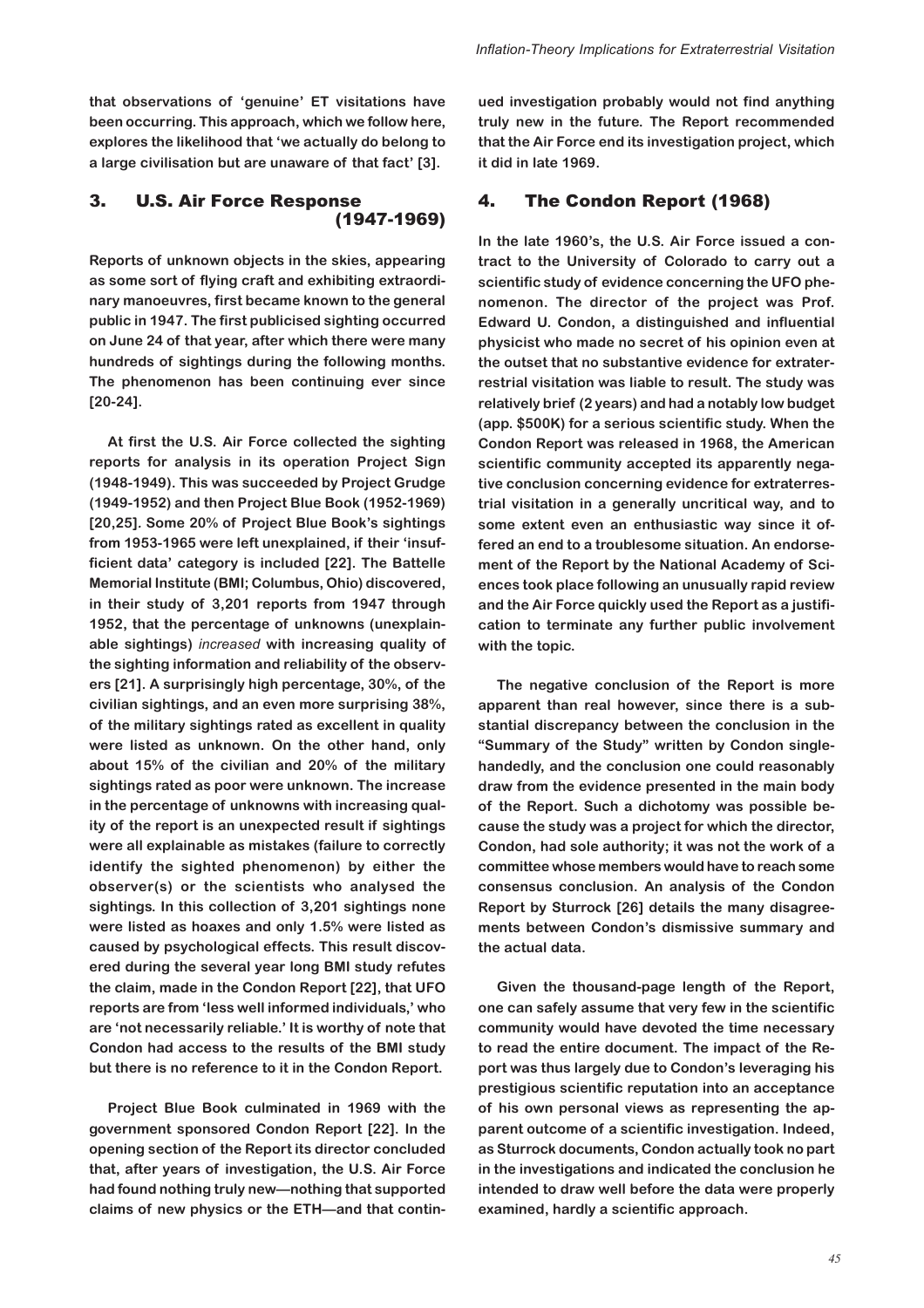**The portion of the Condon Report that contains its sighting analyses does not support the "Summary of the Study" written by Condon [26]. Many of the events presented within its Case Studies section do fall into the 'unidentified' category of UFOs, for which the Report's definition was, in essence: 'A puzzling stimulus for a report of something seen in the sky or landed on the earth that could not be identified as having an ordinary natural origin.' In a detailed review of this Report, however, it was noted that 'The sheer bulk of the report, much of it "scientific padding", cannot conceal from anyone who studies it closely that it examines only a tiny fraction of the really puzzling UFO reports, and that its scientific argumentation is often unsatisfactory. Of roughly ninety cases that it specifically confronts, more than thirty are conceded to be unexplained' [27]. Four of the cases, reanalysed and reported in detail at the 1969 AAAS Symposium, disclosed how unscientific the Condon Report's treatment of them had been; the reanalyses have since gone unrefuted. Hence we cannot agree with the Condon Report's assertion that the phenomenon provides no new subjects for science to explore, given that many sightings were left unexplained. Furthermore, in many of the cases that the Report claimed to have identified, that goal was achieved merely through** *assuming* **that the witnesses had seen something differing in detail from what they had reported. Also, a committee of the American Institute of Aeronautics and Astronautics in 1971 found 'it difficult to ignore the small residue of well-documented but unexplainable cases that form the hard core of the UFO controversy'[28]. Clearly, the Condon Report was left in an unsatisfactory state [20,24-26,29-30].**

**The primary conclusion of the Condon panel sidestepped the main issue, the failure to explain every sighting, by saying: 'The evidence presented on Unidentified Flying Objects shows no indication that these phenomena constitute a direct physical threat to national security' [22]. This is not inconsistent, however, with some fraction of unexplained reports representing actual ET visitations.**

## 5. Re-Evaluation of the Phenomenon Needed

#### 5.1 Sightings Since the Condon Report

**The self-inconsistency of the Condon Report, along with the strengthening of Fermi's paradox through recent developments in cosmology, physics, astronomy and astrobiology, are but two reasons to reevaluate the UFO phenomenon. Another reason is that remarkable sightings did not cease with the publication of the Condon Report in 1969. Many detailed**

**sightings since then have become available for examination. Scientists should not feel reluctant to study these inasmuch as the Report's executive summary stated that 'any scientist with adequate training and credentials who does come up with a clearly defined, specific proposal for study [of UFO reports] should be supported.'**

**One example of sightings worth studying are those that occurred on December 31, 1978 off the northeast coast of South Island, New Zealand. These involved several channels of information recorded on tape and film during the sightings, correlated visual air- and ground-radar detections and light phenomena recorded on colour movie film as well as reports by the eight witnesses who were involved. Analysis of the recorded data and of the witness testimony indicates that unknown objects emitting bright light were detected on radar, filmed and apparently moved in response to the motions of the airplane carrying the witnesses. The sightings have defied all mundane explanations [31-32].**

**Some investigations of unexplainable sightings have been sponsored by governments outside the U.S. Since 1977 the French Space Agency has carried out an official investigation of UFO reports with its project GEPAN, later called SEPRA. In the Belgium sighting wave of 1989-90, civilian and military officials cooperated in sharing eyewitness, radar and video-image data of triangular-shaped craft.**

#### 5.2 Withheld Information Now Available

**The Condon investigators did not have full access to the information and analysis compiled previously by the U.S. Air Force Office of Intelligence (AFOIN) or to all the information collected by Project Blue Book. Much of this information has been disclosed in the years since 1968. The information release has come about on five fronts. First, the U.S. Air Force released the complete files of Project Blue Book in 1975. This release included the previously unavailable files of the Air Force Office of Special Investigation (AFOSI). Second, the U.S. Freedom of Information Act, which went into effect in the mid 1970s, resulted in the release of relevant information from other agencies (Federal Bureau of Investigation: FBI, in 1977; Central Intelligence Agency: CIA, in 1978; etc.), though often in a censored form [23-24].**

**A third new source of information is the collection of previously withheld reports and analyses carried out by the AFOIN in the late 1940s and early 1950s. This information has been released in the last 20 years as a result of standard declassification requirements for**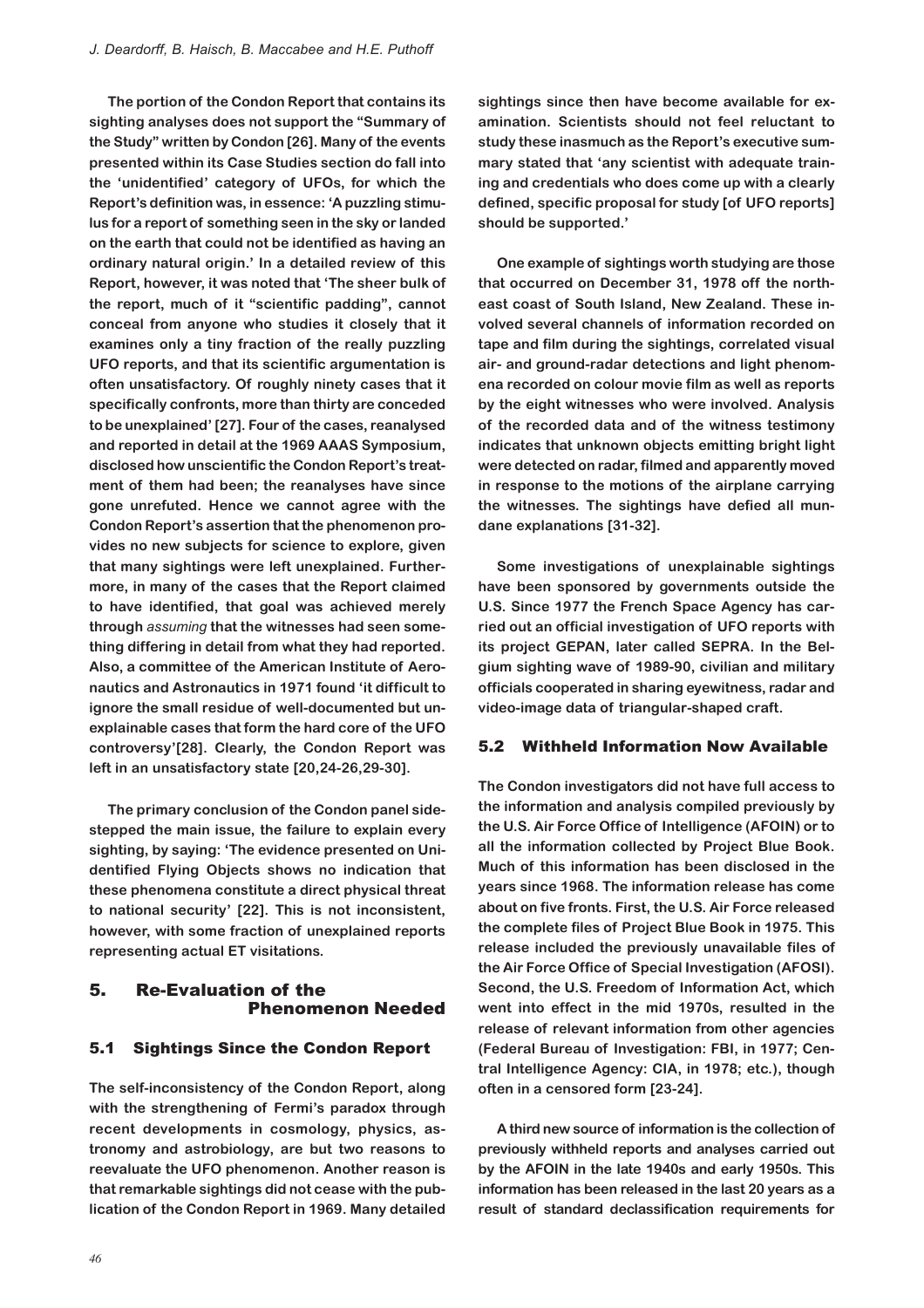**old documents. It shows that Air Force intelligence privately concluded that as many as 5% of the sightings were unexplainable even though they were apparently accurate reports made by credible observers, thus contradicting the public statements of the Air Force that all sightings could be explained. The documents provide an explanation as to why Air Force intelligence told the FBI in August and again in October, 1952, that some top Air Force officials were seriously considering the 'interplanetary' explanation [33].**

**Fourth, governments of countries other than the United States, over the last 25 years, have released relevant information collected by their armed services and police. Not only has the French government, through GEPAN and SEPRA, released sighting documents but also England's Ministry of Defense recently released a number of documents. The governments of Spain and Canada also released documents in the 1970s and 1980s. Moreover, some governments besides that of France have official investigative groups on this topic. In 1997, in response to civilian and military sightings over the previous years, the Chilean Air Force formed the Committee for the Study of Anomalous Phenomena (acronym, CEFAA in Spanish) directed by a former Air Force general and headquartered in the Technical School of Aeronautics in Santiago. One of us (Maccabee) was invited to Chile in 1999 to lecture at a symposium sponsored by the CEFAA and to discuss the sightings. The Peruvian Air Force set up a similar group in 2001. Brazil and Uruguay also have comparable investigative groups.**

**A fifth new source of information not available or utilised by the Condon group consists of the many witnesses to events in the 1940-1960 decades who had worked for the government or the military and after reaching retirement age, have come forward to divulge their first-hand knowledge [34]. They have felt it was more important for the citizens to know what has been taking place than to continue to obey instructions to maintain silence about it. A reluctance to report UFO events arose because of a curtain of ridicule which, since the 1950s, had settled over the subject. It was induced in part by the CIA's 1953 Robertson panel that recommended a debunking programme against the reality of the phenomenon [20,22-23].**

**The debunking is most often implemented by an authority figure asserting, at his own volition and without interviewing the witnesses, that whatever was observed and reported as extraordinary was instead the misidentification of something mundane. This is demeaning to sincere, credible witnesses. The major news media quickly picked up on sarcas-** **tic phrases like 'little green men' and 'UFO buffs', then gradually weaned themselves away from the topic—reporters, editors and corporate owners fear ridicule, whether just or unjust, as much as do scientists and politicians. The refusal of the U.S. Air Force in the 1950s and 1960s to release sighting data it had collected only added to the problem, since evidence collected by the government was not available to support the witnesses [33].**

**The first director of the CIA assessed the situation in 1960 as follows: 'Behind the scenes, highranking Air Force officers are soberly concerned about UFOs. But, through official secrecy and ridicule, many citizens are led to believe the unknown flying objects are nonsense… to hide the facts, the Air Force has silenced its personnel' [35]. The Condon Report also added to the problem, since it demonstrated that men of science could simply allege that witnesses are mistaken or dishonest and they would be believed by most of their colleagues even though they had no evidence to back up their allegations. This in turn led to greater reluctance on the part of witnesses to come forward. As a result, 'the most credible UFO witnesses are often those most reluctant to come forward with a report of the event they have witnessed' [27]. This ridicule factor has prevented many serious investigators from even attempting to report their findings within the journals preferred by most scientists. Therefore, one of the recommendations made by the moderator of a 1997 panel of scientists is that journal editors should change their policy of refusing to even seriously consider publishing articles related to the UFO phenomenon, so that this difficulty may be alleviated [36].**

## 6. Inferring an ET Strategy

**If one allows that at least some unexplainable sightings may be manifestations of extraterrestrial intelligence, then there is yet another reason for reevaluation: a growing recognition over the past two decades that a large part of the behavior manifested can be viewed as being quite rational. The topic of ET behavior has received considerable discussion in connection with SETI in the past three decades. SETI has proceeded on the assumption that Fermi's paradox is to be solved through continued and enhanced searching of the sky for electromagnetic signals indicative of ET communications [37]. Several possible reasons for lack of success to date have been proposed [1,37-38].**

**Since the 1970s advocates of a covert ET presence in our vicinity have also been advancing their hypotheses or scenarios. They reject as improbable**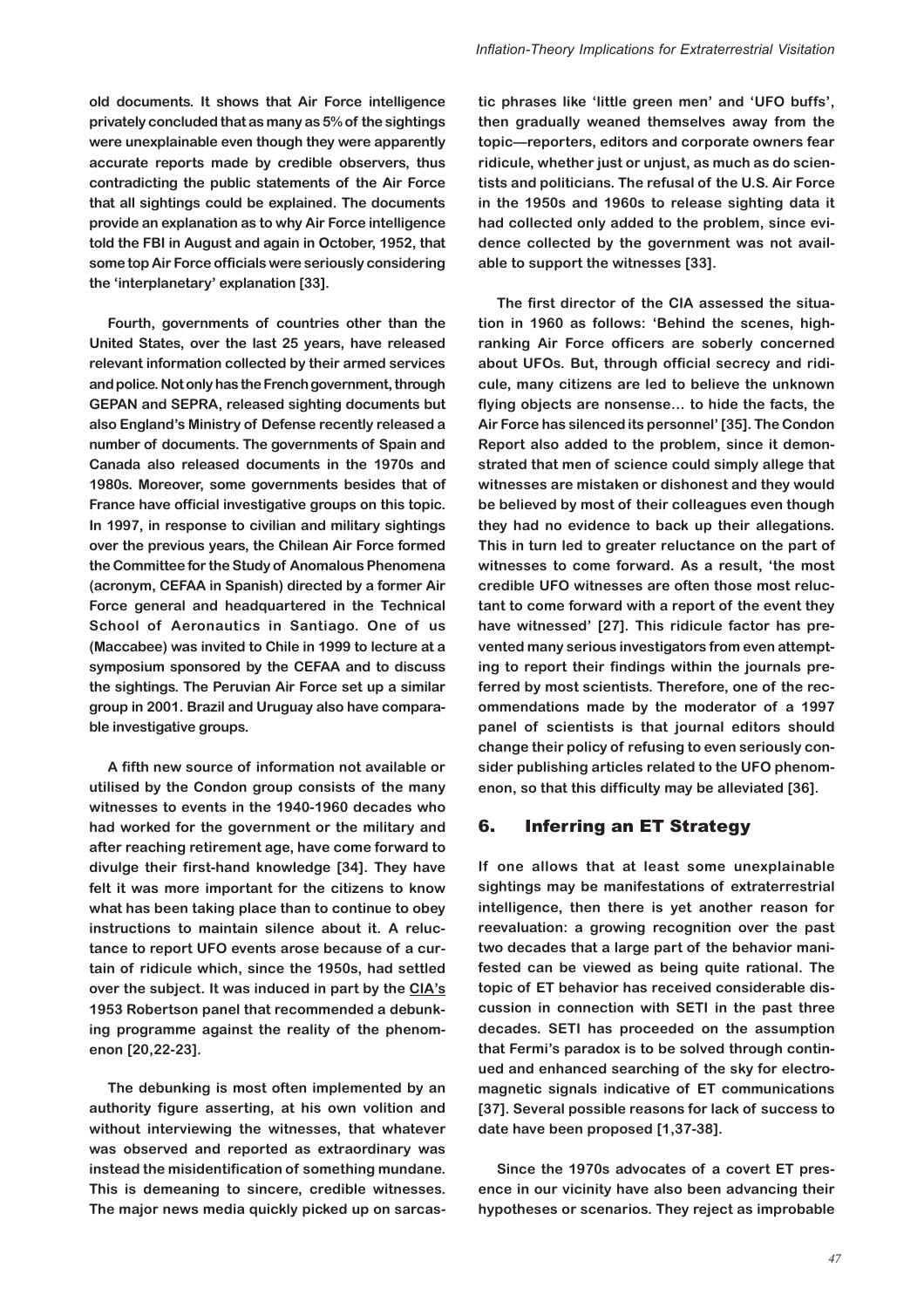**the assumption that space-faring ETs must be dominated by the most evil and aggressive of their kind an assumption whose consequence would be that we should not be existing as a freely developing civilisation within a fully colonised and/or explored galaxy. Contact optimists instead presume that many advanced ET groups are at least as ethical as we are, while still attending to their own safety and security. The ET motivation for space travel could be to increase their knowledge through exploration of space rather than to colonise and seek domination [39]. Thus hypotheses have been set forth regarding why such ETs would be aware of our presence but not yet have contacted us overtly. Among these are the zoo, nursery and quarantine or embargo hypotheses [1,38,40-42]. Most of these posit that the ETs involved have frequently scouted us out semi-covertly and have concluded that we are either not yet mature enough for open contact, or not prepared for it, since any abrupt, overt contact could cause societal chaos and governmental downfalls. Also postulated is that ET interference with our society would prematurely bring an end to our civilisation's continued development if it occurred before our knowledge has progressed to the point that we could understand where the aliens could have originated and how great their head start over us could be [39].**

**A serious inconsistency in this reasoning, however, is that maintenance of total ET covertness towards Earth and the solar system would still lead to societal chaos whenever the covertness or embargo was eventually lifted, unless the ETs carried out a programme of gradual disclosure—a 'leaky' embargo [1,43]. Although the zoo or embargo hypothesis may be unverifiable, the leaky-embargo hypothesis may be verifiable if the UFO evidence is taken into account. Much of this evidence appears to constitute just such a leak in the embargo: a grass-roots educational programme in the form of the phenomenon, which has been in operation since 1947, if not before.**

**Many sightings have been of a nature to attract attention to their craft and let isolated groups of witnesses know that its occupants are aware of us [24,44]. A key category of such cases involves reports wherein persons within a traveling vehicle frantically witness an object pacing them even though their automobile or aircraft makes turns that rule out the sighting of an astronomical or other ordinary object as any explanation. Similarly, in a number of the aircraft cases the unknown object, which was either pacing the aircraft or presenting itself to it, was detected on radar as well as visually [23-25,27]. The object's extraordinary appearance, manoeu-** **vreability and oft-times coincidental interference with the vehicle's electrical system additionally rule out mundane explanations [23-25].**

**Although individual, localised and usually brief sightings may have provided sufficient evidence to be convincing to the observers and sighting analysts, the fact is that, since the widely-reported sightings began in 1947, no event has persisted in a prominent place a sufficient number of hours at a time, or demonstrated its abilities to enough witnesses at a time, for the news media to congregate and publicise it to the world. Nor have they left quite enough evidence behind to be totally convincing to very many scientists [25]. We suspect that this chary behavior may be no accident.**

**To put it another way, from the viewpoint of investigators studying such phenomena, individual close-encounter and other sightings can be very intrusive and overt. However, from the viewpoint of the scientific community and society as a whole, this is not the case, because of the relative rarity in time and space of convincing sightings and because of the limited numbers of witnesses in most instances. The inference is that, by not providing sufficient evidence to make their reality totally obvious to scientists and society in general, the ETs are following a strategy or programme that avoids inflicting catastrophic shock to society as a whole, which any overt contact could cause, while preparing us for eventual open contact. This could say something about their level of ethics.**

**Proposing a certain level of ET ethics is not new; it was suggested in 1981 that advanced ETs may abide by a Codex Galactica that would require them to treat emerging civilisations delicately [1,45]. Such a standard of behavior is consistent with reality of the UFO phenomenon and the fact that not in the past 56 years, nor in past millennia, have we been colonised, conquered or exterminated, nor has society been traumatised by any ETs or by their sometimes postulated robotic probes [1,41]. It is also consistent with the failure of investigative panels to find that UFOs constitute any direct threat to national security. On the other hand, it appears all too evident that ETs have not intervened in world affairs in any benevolent manner that would have forestalled human warfare, famine and disease. In fact, ample cases exist wherein the witnesses, when too close, were injured or harmed. Other cases exist, however, in which a witness was healed of some injury or medical condition [46]. All this suggests that ET interactions with humans are based on a neutrally benevolent ethical level overall.**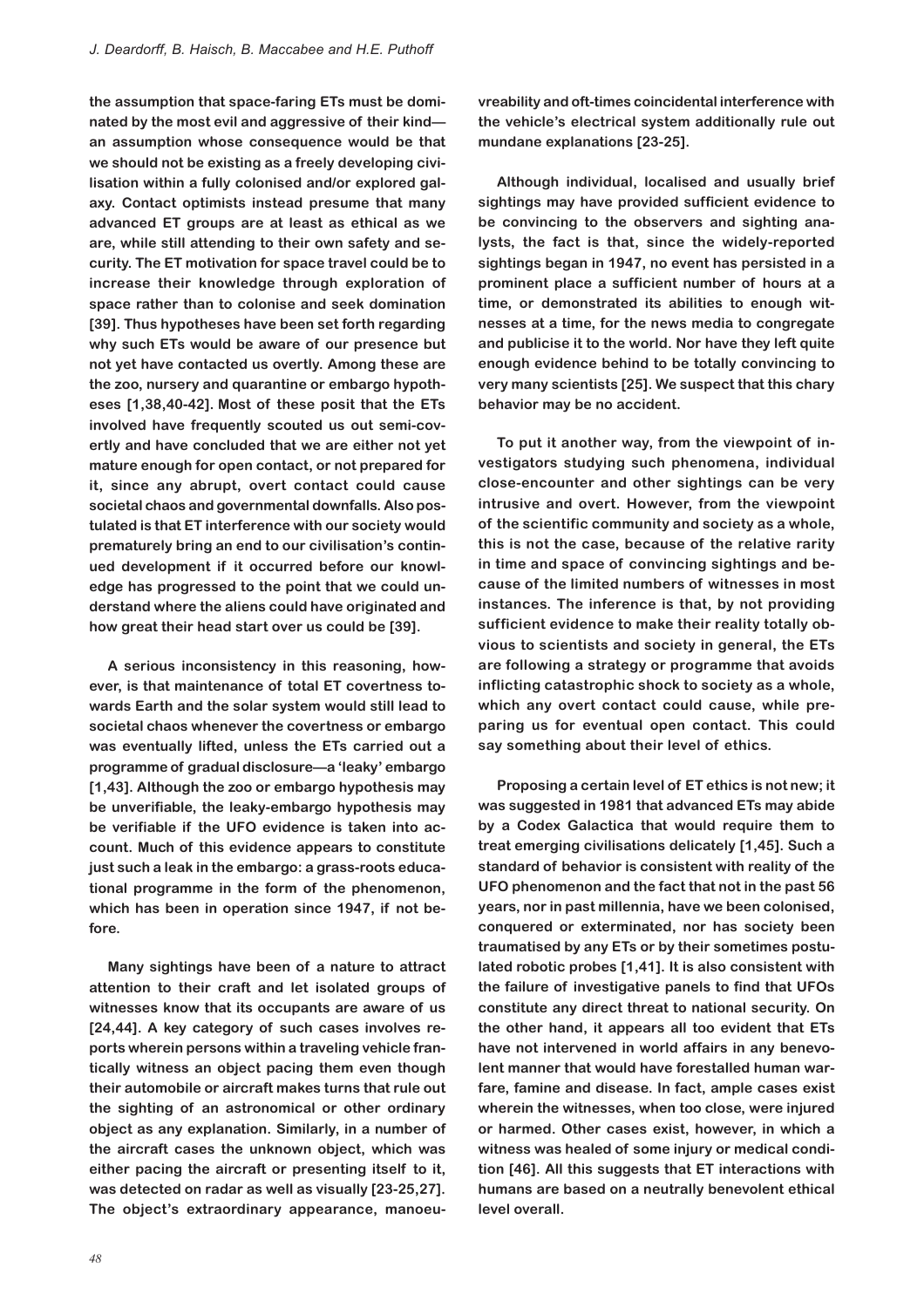#### 7. Conclusions

**Despite the UFO phenomenon having continued now for over two generations, the huge technological head start of the presumed ETs would still come as a great shock to many scientists as well as citizenry, as the Brookings Report indicated [47]. It could be so great as to seriously challenge our consensual reality, a not insignificant danger. The implication that we would be powerless relative to their presumed capabilities and evolutionary advantage may be most unwelcome, with it being no surprise that science would have difficulty coming to terms with the situation [48]. Nevertheless, the reality of the phenomenon and of our having long since been discovered by**

**advanced ETs now may be more probable than that Fermi's paradox is to be resolved through either the non-existence of advanced ETs or their inability to explore or colonise the galaxy. Hence open scientific research on the subject is needed with special attention paid to high quality UFO reports exhibiting apparent indications that ET intelligence and strategy are involved.**

## 8. Acknowledgments

**We thank P. Sturrock of Stanford University and T. Roe of the National Aviation Reporting Center on Anomalous Phenomena (NARCAP) for suggested improvements.**

#### References

- **1. S. Webb, "***If the Universe is Teeming with Aliens…Where is Everybody*? *Fifty Solutions to the Fermi Paradox and the Problem of Extraterrestrial Life***", Copernicus Books, New York, 2002.**
- **2. E. Dudas, "Theory and phenomenology of type I strings and M-theory", Class. Quant. Grav.,** 17**, R41, 2000, (hep-ph/0006190).**
- **3. K.D. Olum, "Conflict between anthropic reasoning and observation",** *ANALYSIS***,** 64**, p.1, 2004, (gr-qc/ 0303070).**
- **4. S. Udry, M. Mayor, and N.C. Santos, "Statistical properties of exoplanets. I. The period distribution: Constraints for the migration scenario",** *Astron. Astrophys*.**,** 407**, p.369, 2003.**
- **5. B.C. Coughlin, "Searching for an alien haven in the heavens",** *Proc. Natl. Acad. Sci. U.S.A*.**,** 98**, p.796, 2001.**
- **6. D.P.Glavin, O. Botta, G. Cooper, and J.L. Bada, "Identification of amino acid signatures in carbonaceous chondrites",** *Proc. Natl. Acad. Sci. U.S.A.***,** 98**, p.2138, 2001.**
- **7. M.K. Wallis and N.C. Wickramasinghe, "Interstellar transfer of planetary microbiota",** *Mon. Not. R. Astron. Soc.***,** 348**, p.52, 2004.**
- **8. W.M. Napier, "A mechanism for interstellar panspermia",** *Mon. Not. R. Astron. Soc*.**,** 348**, p.46, 2004.**
- **9. M.S. Morris, and K.S. Thorne, "Wormholes in spacetime and their use for interstellar travel: A tool for teaching general relativity",** *Am. J. Phys.***,** 56**, p.395, 1988.**
- **10. M. Visser, "***Lorentzian Wormholes: From Einstein to Hawking***", AIP Press, Woodbury, New York, 1996.**
- **11. M. Alcubierre, "The warp drive: Hyper-fast travel within general relativity",** *Class. Quant. Grav.***,** 11**, p.L73, 1994.**
- **12. H.E. Puthoff, "SETI, the velocity-of-light limitation, and the Alcubierre warp drive: An integrating overview",** *Phys. Essays***,** 9**, p.156, 1996.**
- **13. S.V. Krasnikov, "Hyperfast Interstellar Travel in General Relativity",** *Phys. Rev. D***,** 57**, p.4760, 1998.**
- **14. R.H. Dicke, "Gravitation without a Principle of Equivalence",** *Rev. Mod. Phys*.**,** 29**, p.363, 1957.**
- **15. H.E. Puthoff, "Polarizable-vacuum (PV) approach to general relativity",** *Found. Phys.***,** 32**, p.927, 2002.**
- **16. M.J. Pfenning, and L.H. Ford, "The unphysical nature of warp drive",** *Class. Quant. Grav*.**,** 14**, p.1743, 1997.**
- **17. M. Visser, S. Kar, and N. Dadhich, "Traversable wormholes with arbitrarily small energy condition violations",** *Phys. Rev. Lett.***,** 90**, p.201102-1, 2003.**
- **18. H.E. Puthoff, S.R. Little, and M. Ibison, "Engineering the zero-point field and polarizable vacuum for interstellar flight",** *JBIS***,** 55**, p.137, 2002.**
- **19. C.H. Lineweaver, Y. Fenner, and B.K. Gibson, "The galactic habitable zone and the age distribution of complex life in the Milky Way",** *Science***,** 303**, p.59. 2004.**
- **20. D.M. Jacobs, "***The UFO Controversy in America***", Indiana University Press, Bloomington, Indiana, 1975.**
- **21. Project Blue Book Special Report No. 14, 1955.**
- **22. E.U. Condon, and D.S. Gillmor, "***Final Report of the Scientific Study of Unidentified Flying Objects***", Bantam Books, New York, 1969.**
- **23. R.M. Dolan, "***UFOs* a*nd the National Security State***", Hampton Roads Publishing Co., Charlottesville, Virginia, 2002.**
- **24. R.H. Hall, "***The UFO Evidence***", vol. II, Scarecrow Press, Lanham, Maryland, 2001.**
- **25. P.A.Sturrock, "***The UFO Enigma: A New Review of the Physical Evidence***", Warner Books, New York, 1999.**
- **26. P.A. Sturrock, "An analysis of the Condon Report on the Colorado UFO project",** *J. Sci. Exploration***,** 1**, p.75, 1987.**
- **27. J.E. McDonald, "Science in Default", in "***UFO's-A Scientific Debate***", Eds. C. Sagan and T. Page, Cornell University Press, Ithaca, NY, 1972, p.52, 1972.**
- **28. S.J. Dick, "***The Biological Universe: The Twentieth-Century Extraterrestrial Life Debate and the Limits of Science***", Cambridge University Press, England, 1996.**
- **29. D.R. Saunders and R.R. Harkins, "***UFOs? Yes! Where the Condon Committee Went Wrong: The inside story by an ex-member of the official study group***", World Publishing, New York, 1969.**
- **30. J.E. McDonald, Review of "The Condon Report, Scientific Study of Unidentified Flying Objects",** *Icarus***,** 11**, p.443, 1969.**
- **31. B. Maccabee, "Photometric properties of an unidentified bright object seen off the coast of New Zealand",** *Appl. Opt.***,** 19**, p.1745, 1980.**
- **32. B. Maccabee, "Analysis and discussion of the images of a cluster of periodically flashing lights filmed off the coast of New Zealand",** *J. Sci. Exploration***,** 1**, p.149, 1987.**
- **33. B. Maccabee, "***UFO-FBI Connection: The Secret History of the Government's Cover-Up***", Llewellyn Publications, St. Paul, Minnesota, 2000.**
- **34. See, e.g., http://www.nicap.org/bigsurdir.htm**